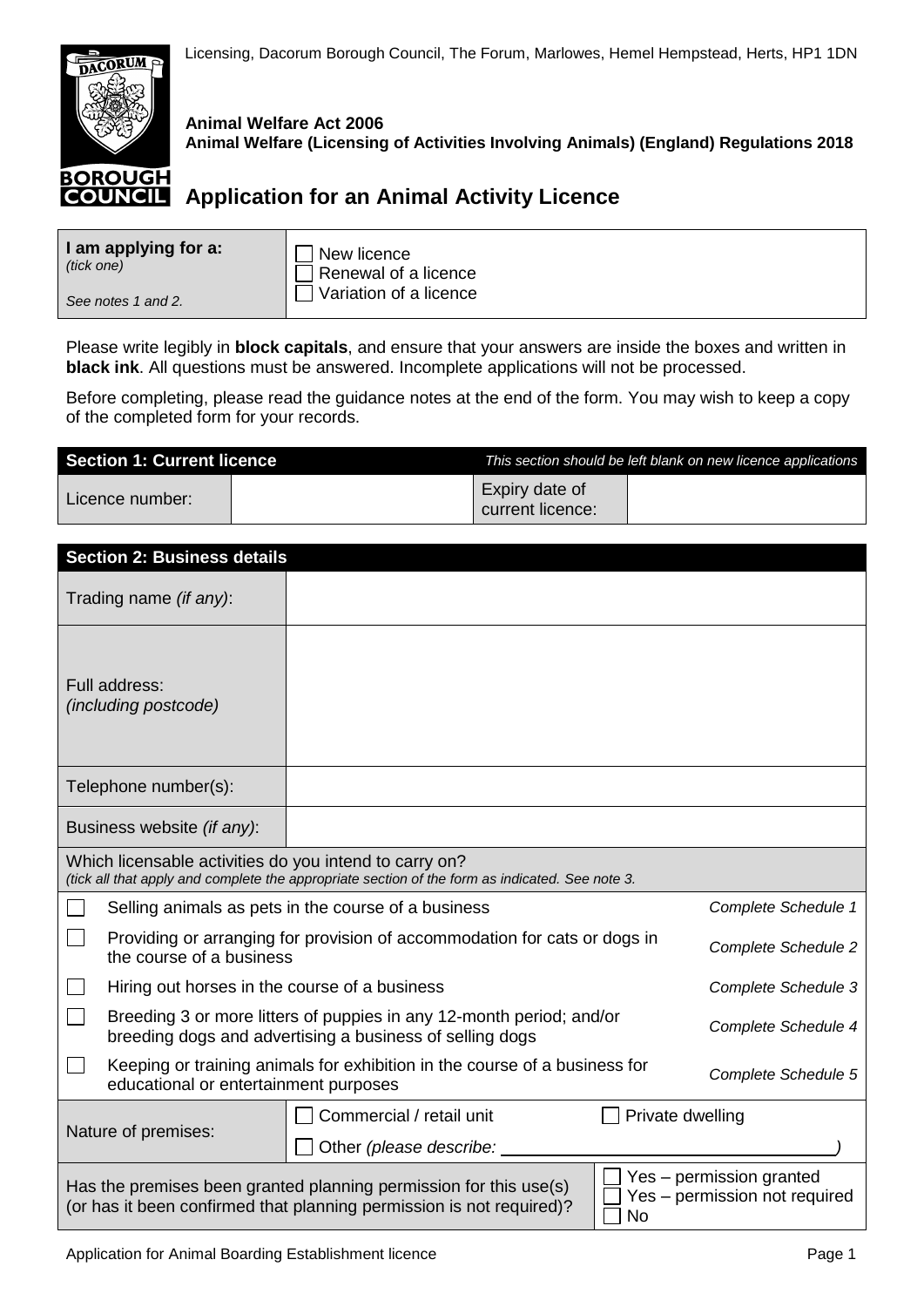## **Section 3: Applicant details**

| Part A: First individual applicant | $Mr \tMrs \tMs \tMs$ Other<br>$\sim$ |
|------------------------------------|--------------------------------------|
| Full name:                         |                                      |
| Home address:                      |                                      |
| Date of birth:                     |                                      |
| Daytime phone<br>number:           |                                      |
| Email address:                     |                                      |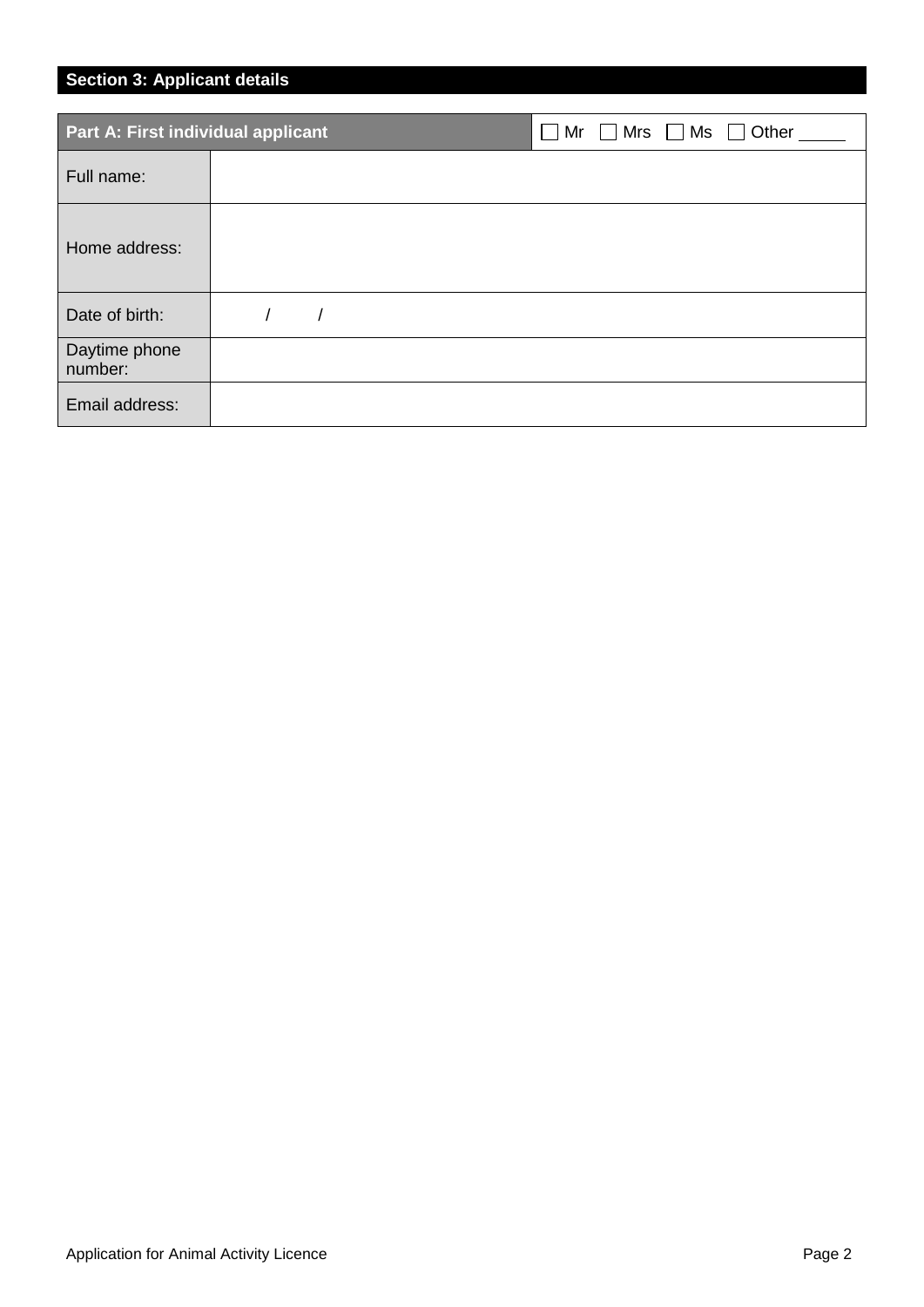### **Section 4: Accommodation and animal husbandry** *See note 4.*

Please describe the accommodation being provided for animals. Where multiple types of accommodation are available, please describe each of them (use additional pages if necessary).

What steps do you intend to take to secure that animals will, at all times, be kept in accommodation which is suitable in construction, size, occupancy, temperature, lighting, ventilation and cleanliness?

What steps do you intend to take to secure that animals will be adequately supplied with suitable food and drink, provided with clean bedding material, are adequately exercised, provided with appropriate environmental enrichment and visited regularly?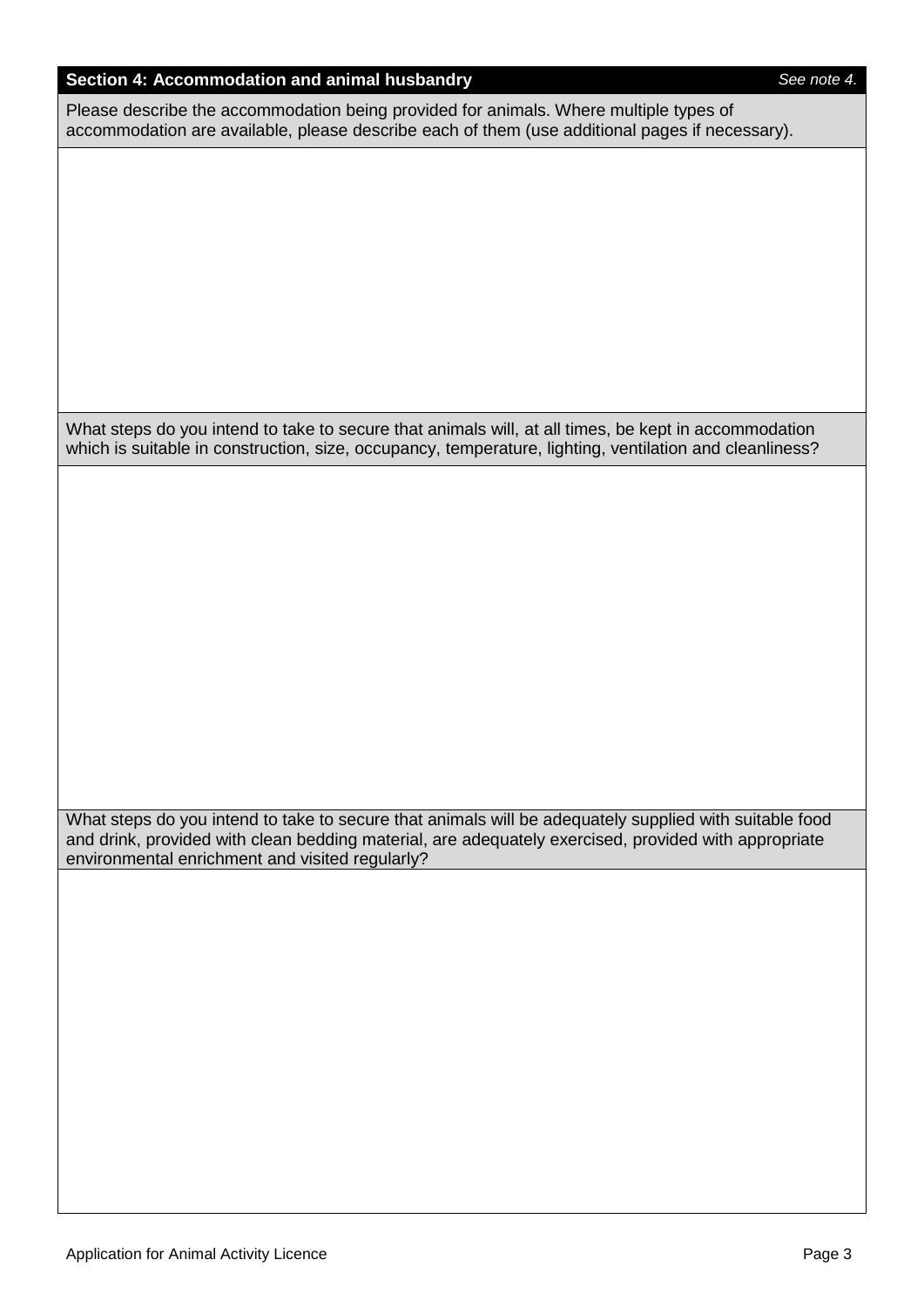### **Section 5: Resident animals**

How many pet animals are ordinarily resident at the premises, or will otherwise be present during the operation of the business (e.g. owner's pets, animals belonging to staff members)?

| Dogs | Cats | Others (please list) |
|------|------|----------------------|
|      |      |                      |

# **Section 6: Management of premises** *See note 4.* Please give details of an individual responsible for the management of the premises if different to the applicant: *(we will contact this person to arrange the pre-licensing inspection, and for any enforcement or compliance issues)* Full name: Daytime telephone number: Email address: *(if any)*

### **Section 7: Fire safety** *See note 4.*

What steps do you intend to take to ensure that animals will be protected in case of fire or other emergency? (please include a list of any fire prevention/detection equipment which is operated)

**Please note:** All animal businesses are subject to the provisions of the Regulatory Reform (Fire Safety) Order 2005, which requires businesses to take general fire precautions, to carry out a fire safety risk assessment, and if necessary to install fire detection and fire-fighting equipment.

Further information is available at **[www.gov.uk/workplace-fire-safety-your-responsibilities](http://www.gov.uk/workplace-fire-safety-your-responsibilities)**

### **Section 8: Disease control** *See note 4.*

What steps will be taken to prevent and control the spread of infectious or contagious disease among animals kept at the premises? (please include a list of any quarantine/isolation facilities provided)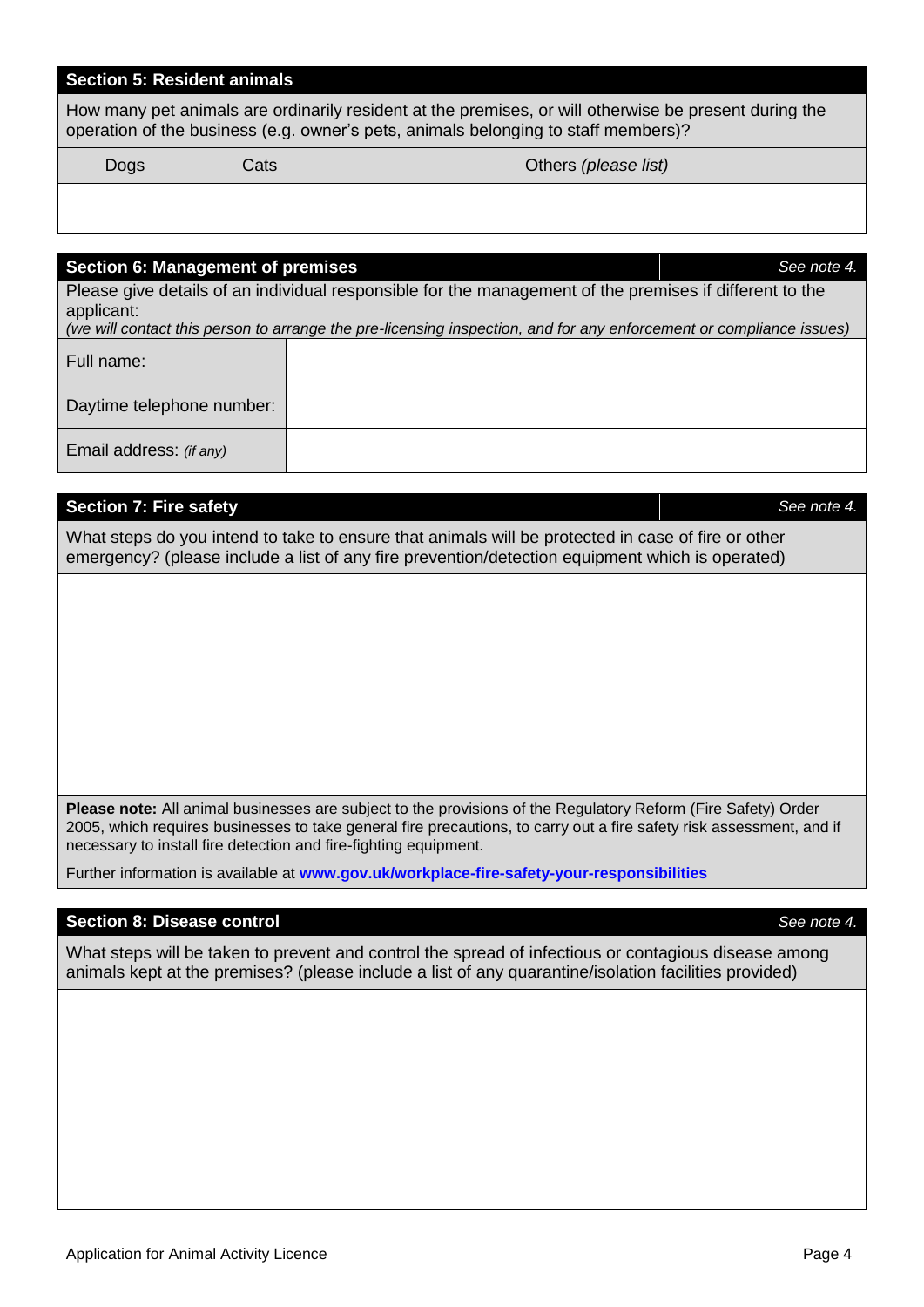### **Section 9: Veterinary treatment**

| Please give the details of a veterinary surgeon or practitioner who provides services to this business: |  |  |  |
|---------------------------------------------------------------------------------------------------------|--|--|--|
| Name:                                                                                                   |  |  |  |
| Address:                                                                                                |  |  |  |
| Telephone number:                                                                                       |  |  |  |

### **Section 10: Security** *See note 4.*

What steps will be taken to prevent unauthorised access to the premises (or parts of the premises to which the public are not to be admitted), unauthorised removal of animals, or escape by animals?

### **Section 11: Waste disposal** *See note 4.*

What measures will be used for the disposal of waste produced in the course of the business? (this may include soiled bedding materials, empty packaging, food remnants, or animal excreta)

**Please note:** Waste produced in the course of a business may be considered to be commercial waste, which should not be disposed of via domestic waste bins or public litter bins. Where no alternate disposal arrangements are in place, businesses should consider contracting a commercial waste carrier to provide this service.

### **Section 12: Liability insurance details** *See note 6.*

Please detail any relevant liability insurance policies held in respect of your business:

| <b>Type</b>             | Held? | Name of insurer(s): | Amount insured | Policy expiry date |
|-------------------------|-------|---------------------|----------------|--------------------|
| <b>Public liability</b> |       |                     |                |                    |
| Employer's liability    |       |                     |                |                    |
| Other:                  |       |                     |                |                    |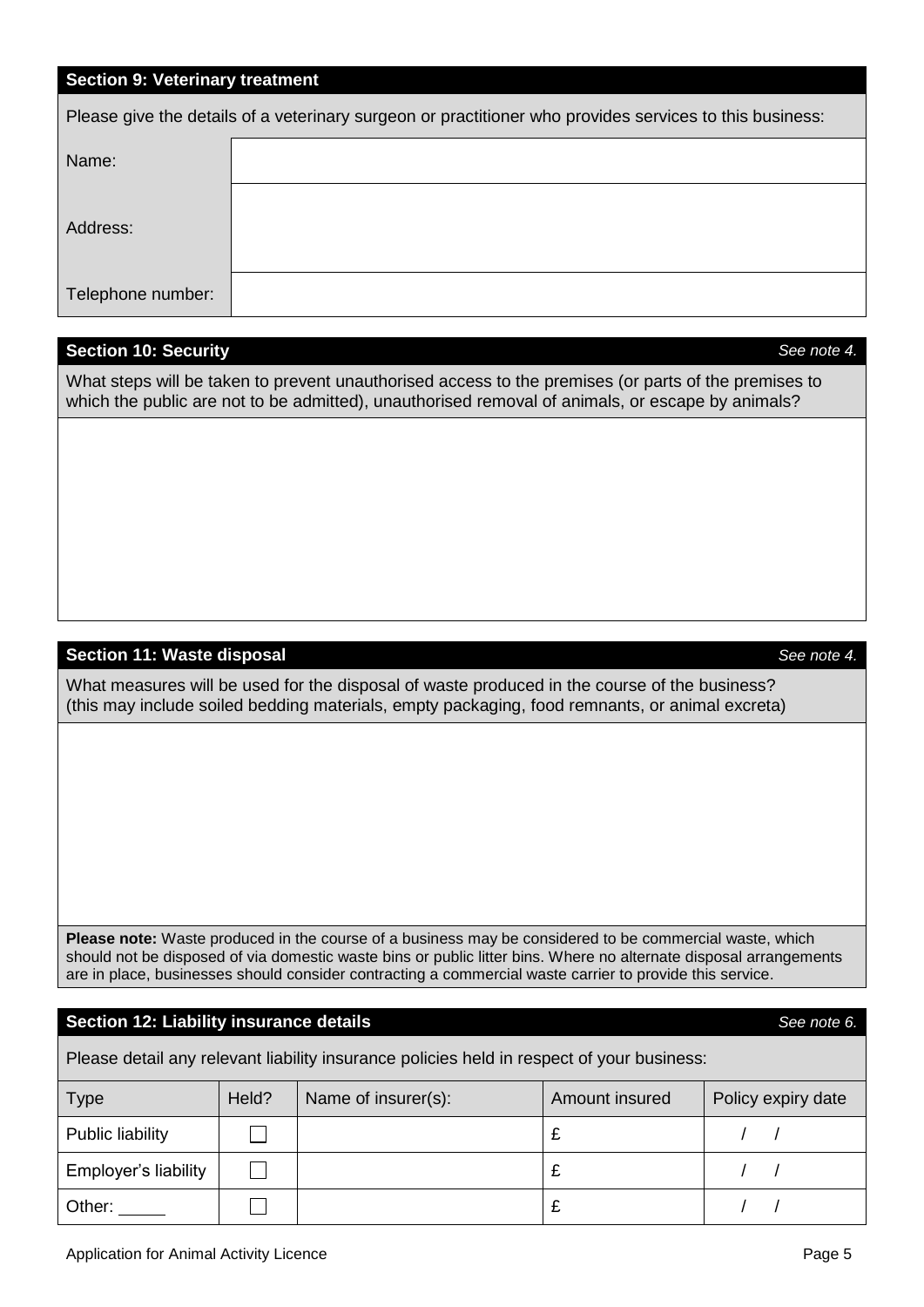| <b>Section 13: Licence conditions</b>                                                                                                                                                                                                                                                                                                                                                                                                                                                                                                                         |     |     |
|---------------------------------------------------------------------------------------------------------------------------------------------------------------------------------------------------------------------------------------------------------------------------------------------------------------------------------------------------------------------------------------------------------------------------------------------------------------------------------------------------------------------------------------------------------------|-----|-----|
| There are general conditions, and specific conditions for each type of licensable activity, which are set<br>out in the legislation. These can be viewed on our website, www.dacorum.gov.uk/licensing                                                                                                                                                                                                                                                                                                                                                         |     |     |
| Does the accommodation and care you intend to provide satisfy the relevant licence<br>conditions for the licensable activities to be provided                                                                                                                                                                                                                                                                                                                                                                                                                 | Yes | No. |
| If no, please detail any conditions below which you would not be able to satisfy, and what steps you<br>intend to take to achieve compliance with these requirements:                                                                                                                                                                                                                                                                                                                                                                                         |     |     |
|                                                                                                                                                                                                                                                                                                                                                                                                                                                                                                                                                               |     |     |
|                                                                                                                                                                                                                                                                                                                                                                                                                                                                                                                                                               |     |     |
|                                                                                                                                                                                                                                                                                                                                                                                                                                                                                                                                                               |     |     |
| Please note: The Council does not have the power to exempt businesses from the statutory conditions. If your<br>business does not comply with any of the requirements, your application may be deferred until such time as you<br>have achieved compliance, or rejected.                                                                                                                                                                                                                                                                                      |     |     |
| Section 14: Offences, disqualifications, etc.                                                                                                                                                                                                                                                                                                                                                                                                                                                                                                                 |     |     |
| Convictions or cautions which are considered 'spent' under the Rehabilitation of Offenders Act 1974<br>need not be disclosed.                                                                                                                                                                                                                                                                                                                                                                                                                                 |     |     |
| Is the applicant (or are any of the applicants, or any of the directors/officers of a<br>limited company applicant) currently disqualified from applying for a licence by virtue<br>of any of the following circumstances:                                                                                                                                                                                                                                                                                                                                    | Yes | No. |
| A person who has at any time held a licence which was revoked under the Animal<br>a)<br>Welfare (Licensing of Activities Involving Animals) (England) Regulations;<br>b) A person who has at any time held a licence which was revoked under the Animal<br>Welfare (Breeding of Dogs) (Wales) Regulations 2014;<br>c) A person who has at any time held a licence which was revoked under the Welfare<br>of Wild Animals in Travelling Circuses (England) Regulations 2012;<br>d) A person who is disqualified under section 33 of the Welfare of Animals Act |     |     |
| (Northern Ireland) 2011;<br>e) A person who has at any time held a licence which was revoked under the Welfare<br>of Racing Greyhounds Regulations 2010;<br>A person who is disqualified under section 34 of the Animal Welfare Act 2006;<br>f)<br>g) A person who is disqualified under section 40(1) and (2) of the Animal Health and<br>Welfare (Scotland) Act 2006;                                                                                                                                                                                       |     |     |
| h) A person who is disqualified under section 4(1) of the Dangerous Dogs Act 1991;<br>A person who is disqualified under Article 33A of the Dogs (Northern Ireland) Order<br>i)<br>1983;                                                                                                                                                                                                                                                                                                                                                                      |     |     |
| A person who is disqualified under section 6(2) of the Dangerous Wild Animals Act<br>j)<br>1976 from keeping a dangerous wild animal;<br>k) A person who is disqualified under section 3(3) of the Breeding of Dogs Act 1973                                                                                                                                                                                                                                                                                                                                  |     |     |
| from keeping a breeding establishment for dogs;<br>A person who is disqualified under section 4(3) of the Riding Establishments Act<br>$\vert$                                                                                                                                                                                                                                                                                                                                                                                                                |     |     |
| 1964 from keeping a riding establishment;<br>m) A person who is disqualified under section 3(3) of the Animal Boarding                                                                                                                                                                                                                                                                                                                                                                                                                                        |     |     |
| Establishments Act 1963 from keeping a boarding establishment for animals;<br>n) A person who is disqualified under section 5(3) of the Pet Animals Act 1951 from<br>keeping a pet shop;                                                                                                                                                                                                                                                                                                                                                                      |     |     |
| o) A person who is disqualified under section 1(1) of the Protection of Animals<br>(Amendment) Act 1954 from having custody of an animal;                                                                                                                                                                                                                                                                                                                                                                                                                     |     |     |
| p) A person who is disqualified under section 4(2) of the Performing Animals<br>(Regulation) Act 1925;                                                                                                                                                                                                                                                                                                                                                                                                                                                        |     |     |
| q) A person who is disqualified under section 3 of the Protection of Animals Act 1911<br>from the ownership of an animal.                                                                                                                                                                                                                                                                                                                                                                                                                                     |     |     |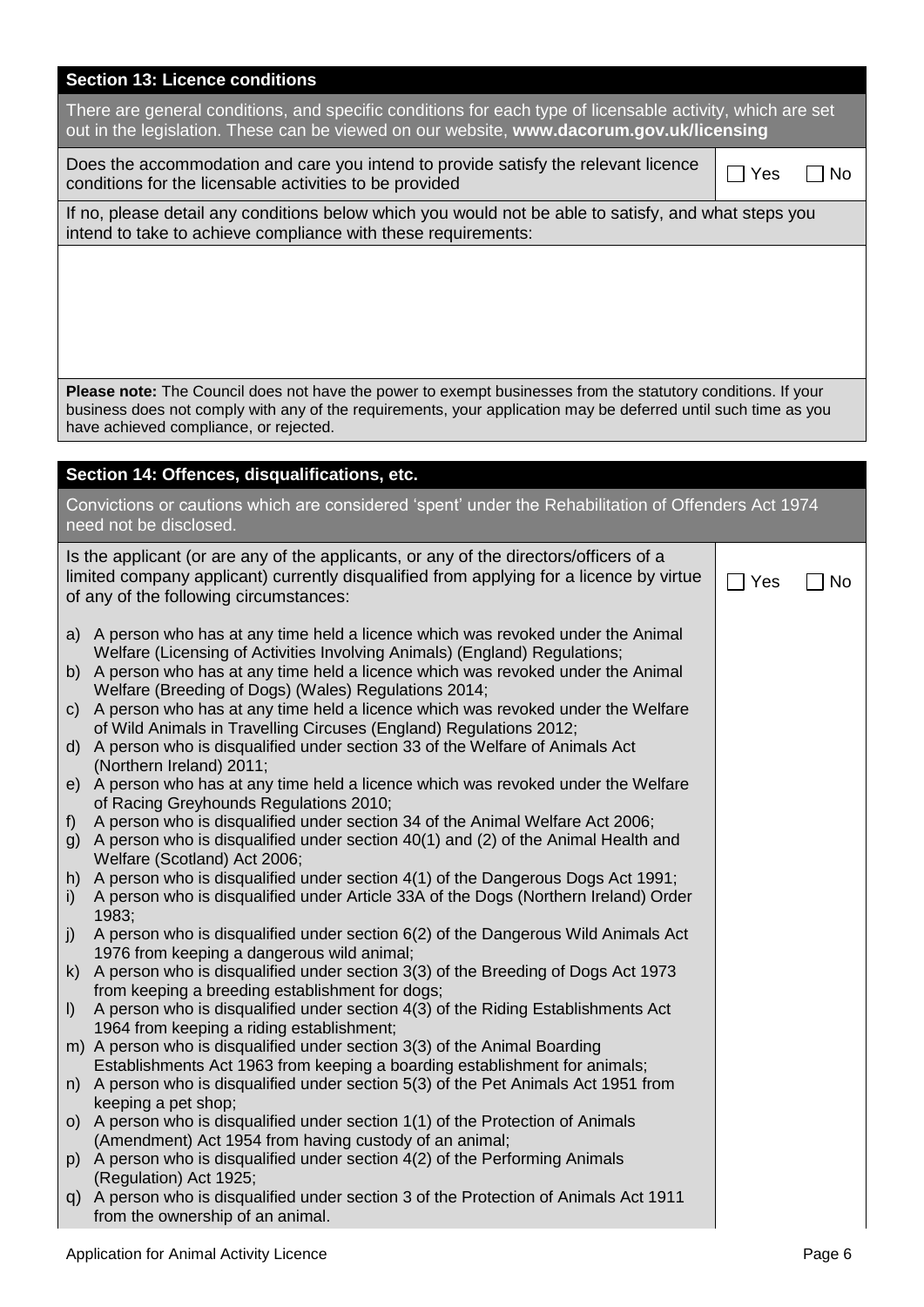| If any of the above questions have been answered 'yes', please provide further details in respect of<br>those matters in the space below:                                                                                                                                                                                              |     |     |
|----------------------------------------------------------------------------------------------------------------------------------------------------------------------------------------------------------------------------------------------------------------------------------------------------------------------------------------|-----|-----|
| Has the applicant (or have any of the applicants, or any of the directors/company<br>officers of a limited company applicant) ever been refused an Animal Activity licence,<br>by this or any other authority, or had such a licence cancelled?                                                                                        | Yes | No. |
| To their knowledge, is the applicant (or are any of the applicants, or any of the<br>directors/officers of a limited company applicant) currently subject to legal<br>proceedings under any of the pieces of legislation mentioned above?                                                                                              | Yes | No. |
| Has the applicant (or have any of the applicants, or any of the directors/officers of a<br>limited company applicant) been convicted or cautioned for an offence under the<br>above-mentioned legislation or any similar animal welfare legislation, where that<br>conviction or caution is not considered to be 'spent' at this time? | Yes | No  |

## **Section 15: Enclosures**

I enclose a scale plan, showing the layout of the premises *(see guidance notes)*.

 $\Box$  I enclose a copy of the business' written emergency plan (condition 10 of the General Conditions)

Application fee *Please tick one of the following options*

 $\Box$  I enclose a cheque for  $f$  , payable to Dacorum Borough Council.

 $\Box$  I wish to pay the application fee(s) by credit or debit card – please contact me to arrange payment.

### **Section 16: Declaration and signatures** *Every applicant must sign the form*

- I/We hereby apply for a licence to carry on the licensable activities specified above, pursuant to Animal Welfare (Licensing of Activities Involving Animals) (England) Regulations 2018, and declare that to the best of my/our knowledge and belief, the above particulars are true in every respect.
- I/We understand that a licence may be refused or revoked if information supplied by the applicant(s) is found to be false or misleading.
- I/We understand that the above-mentioned premises will be inspected by an authorised inspector, prior to any decision being made in respect of this application, and agree to facilitate this.
- I/We have read the applicable general and activity-specific licence conditions and undertake in the event of a licence being granted to observe and adhere to such conditions.

| Signed:                                                                                                                                                                                                                    |  | Print name: |  | Date: |  |  |
|----------------------------------------------------------------------------------------------------------------------------------------------------------------------------------------------------------------------------|--|-------------|--|-------|--|--|
| Signed:                                                                                                                                                                                                                    |  | Print name: |  | Date: |  |  |
| If there are more than two applicants, a copy of this page should be taken to allow all applicants to sign.<br>Where the application is made by a limited company, the form should be signed by an officer of the company. |  |             |  |       |  |  |

Documents *Please tick to confirm*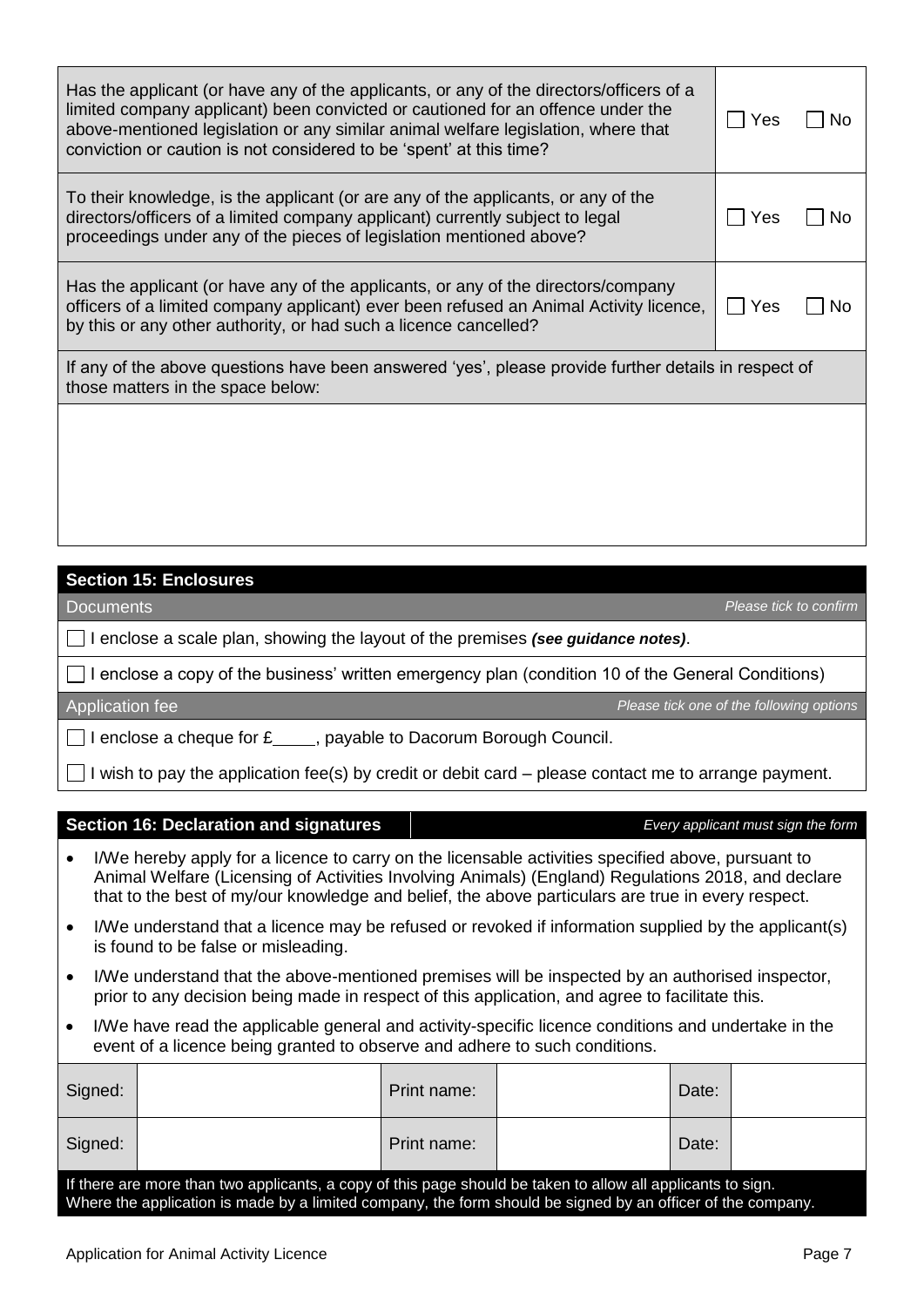Completed application forms should be submitted, along with payment of the appropriate fee(s) and a scale plan of the premises (see below for requirements), to:

### **Licensing, Dacorum Borough Council, The Forum, Marlowes, Hemel Hempstead, Herts, HP1 1DN**

### **Data Protection – PLEASE READ THIS NOTICE CAREFULLY**

We will use the information you provide in this form and in any supporting documents to process and determine your application for a licence. The information will be held on internal databases and electronic document management systems, and included in such public registers as the Council may be required to maintain.

The information supplied may be passed to other bodies, including law enforcement agencies and government departments, as allowed by law. We may check information you have provided, or information about that that another person has provided, with other information we hold. We may also obtain information about you from, or provide information to, organisations such as government departments, law enforcement agencies, other local authorities, and private sector organisations such as banks, insurance companies or legal firms, to:

- Verify the accuracy of information,
- Prevent or detect crime, or
- Protect public funds.

We will not give your information to anyone else, or use information about you for other purposes, unless the law requires us to.

Dacorum Borough Council is the data controller for the purposes of the Data Protection Act. If you would like to know more about what information we hold about you, or the way we use it, please contact us.

| Office use only     |                  |               |
|---------------------|------------------|---------------|
| Date received:      | Fee received:    |               |
| Receipt number:     |                  | ∃ Chq<br>Card |
| Appn complete:      | Lic. approved:   |               |
| Licence valid from: | Licence expires: |               |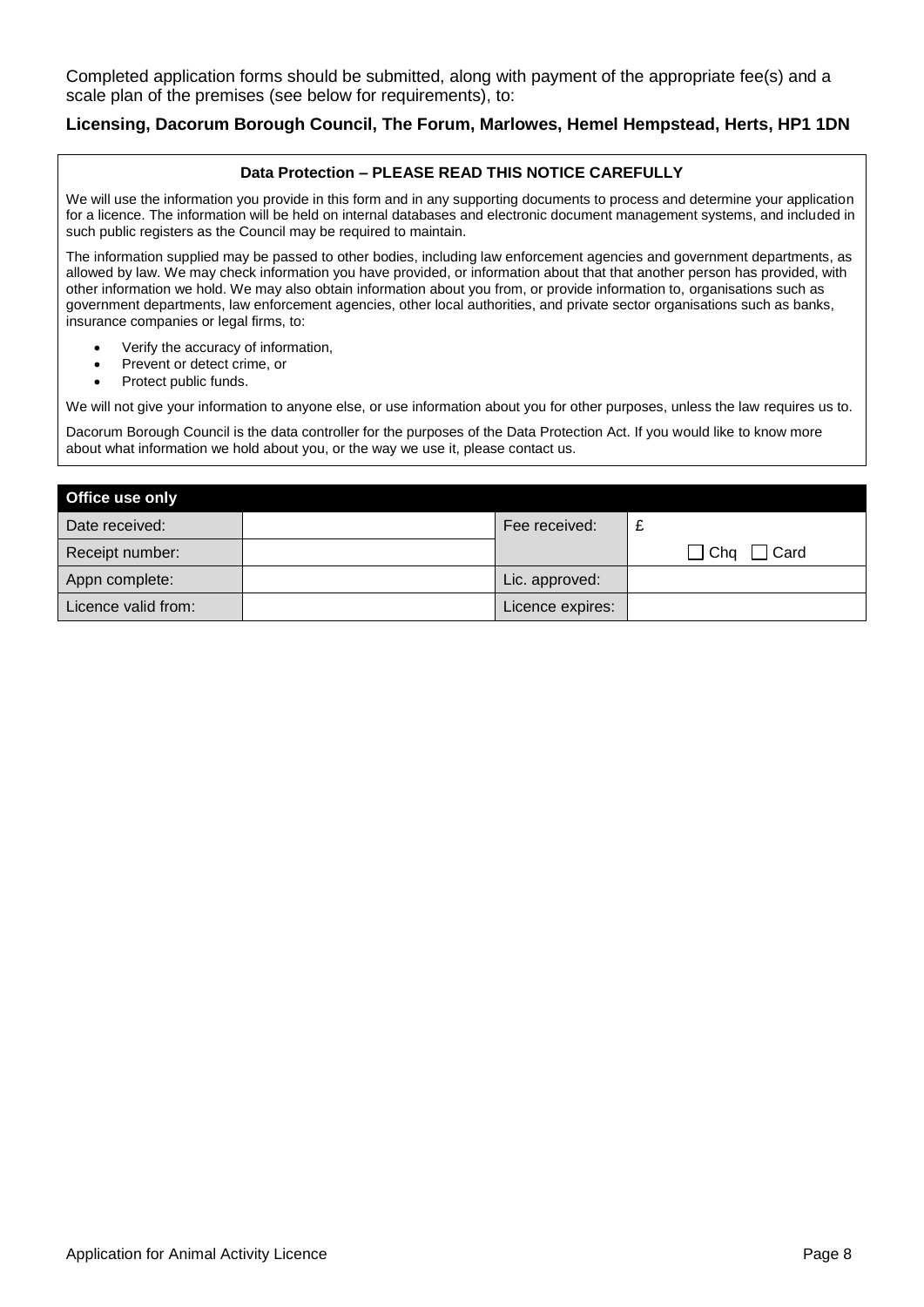## **Schedule 1: Selling animals as pets in the course of a business**

Please give details of the animals which are [proposed to be] sold, including the maximum number of each type to be stocked at any one time, the minimum age at which animals will be sold, and the accommodation provided at the premises (use additional pages if necessary):

| <b>Type of</b><br>animal | To be<br>sold?   | <b>Maximum</b><br>number<br>stocked | <b>Minimum age</b><br>at which sold | <b>Details of accommodation</b> |
|--------------------------|------------------|-------------------------------------|-------------------------------------|---------------------------------|
| Large mammals            |                  |                                     |                                     |                                 |
| Dogs &<br>puppies        | Yes<br><b>No</b> |                                     |                                     |                                 |
| Cats &<br>kittens        | Yes<br><b>No</b> |                                     |                                     |                                 |
| Large<br>domesticated    | Yes<br><b>No</b> |                                     |                                     |                                 |
| mammals                  |                  | Please specify species:             |                                     |                                 |
| <b>Primates</b>          | Yes<br><b>No</b> |                                     |                                     |                                 |
|                          |                  | Please specify species:             |                                     |                                 |
| Other:                   |                  |                                     |                                     |                                 |
| <b>Small mammals</b>     |                  |                                     |                                     |                                 |
| <b>Hamsters</b>          | Yes<br>No        |                                     |                                     |                                 |
| Guinea pigs<br>(cavies)  | Yes<br><b>No</b> |                                     |                                     |                                 |
| <b>Rabbits</b>           | Yes<br><b>No</b> |                                     |                                     |                                 |
| Rats, mice<br>& gerbils  | Yes<br>No        |                                     |                                     |                                 |
| Chinchillas &<br>degus   | Yes<br>No        |                                     |                                     |                                 |
| Chipmunks                | Yes<br>No        |                                     |                                     |                                 |
| Sugar gliders            | Yes<br>No        |                                     |                                     |                                 |
| Pygmy<br>hedgehogs       | Yes<br>No        |                                     |                                     |                                 |
| Other:                   |                  |                                     |                                     |                                 |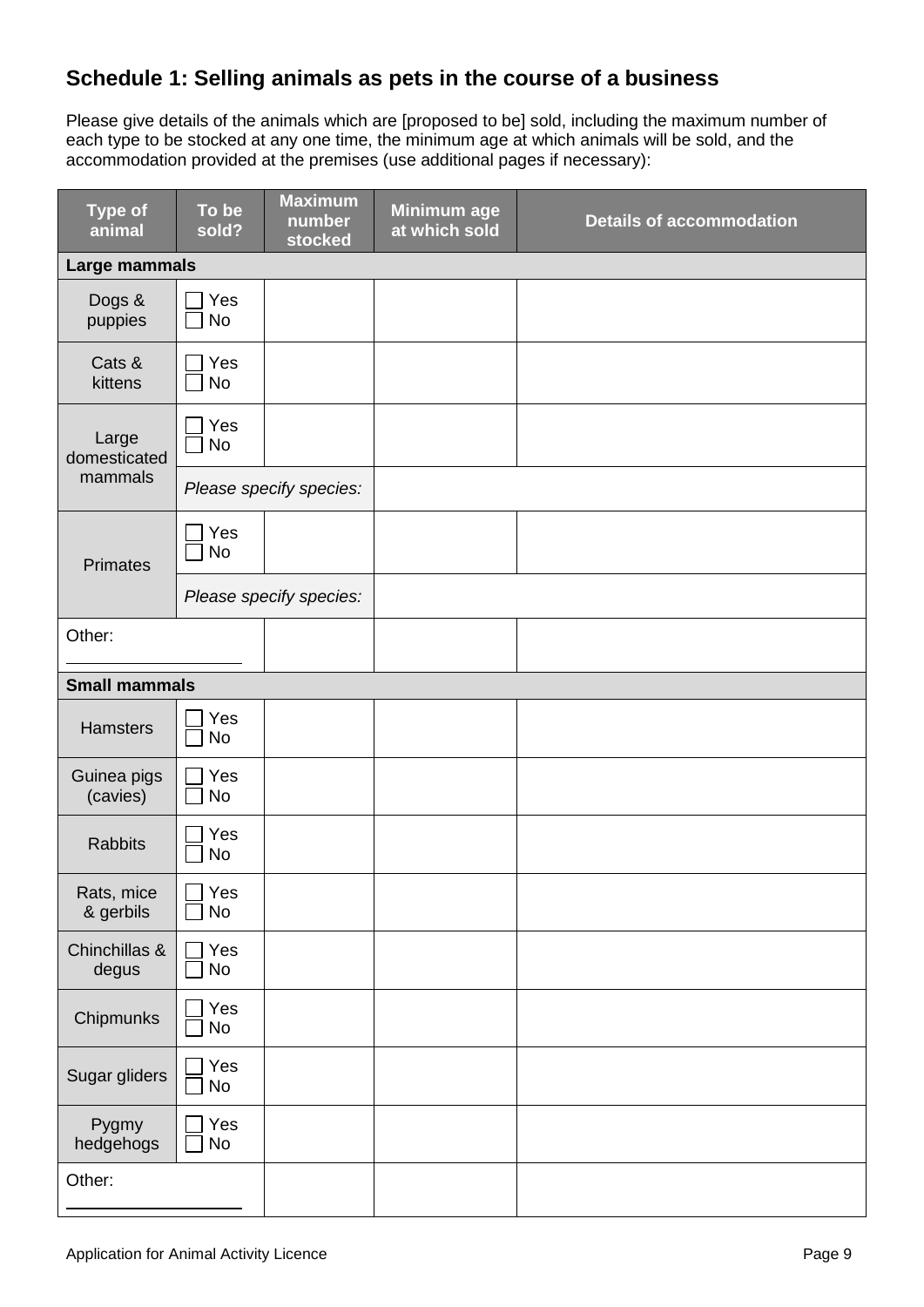| <b>Type of</b><br>animal                          | To be<br>sold?   | <b>Maximum</b><br>number<br>stocked | Minimum age<br>at which sold | <b>Details of accommodation</b> |  |  |  |  |
|---------------------------------------------------|------------------|-------------------------------------|------------------------------|---------------------------------|--|--|--|--|
| <b>Reptiles</b>                                   |                  |                                     |                              |                                 |  |  |  |  |
| Tortoises &<br>turtles                            | Yes<br><b>No</b> |                                     |                              |                                 |  |  |  |  |
| Snakes &<br>lizards                               | Yes<br><b>No</b> |                                     |                              |                                 |  |  |  |  |
| Other:                                            |                  |                                     |                              |                                 |  |  |  |  |
| <b>Birds</b>                                      |                  |                                     |                              |                                 |  |  |  |  |
| Budgerigars,<br>finches &<br>other small<br>birds | Yes<br><b>No</b> |                                     |                              |                                 |  |  |  |  |
| Parrots,<br>parakeets &<br>macaws                 | Yes<br><b>No</b> |                                     |                              |                                 |  |  |  |  |
| Pigeons                                           | Yes<br><b>No</b> |                                     |                              |                                 |  |  |  |  |
| Other large<br>birds                              | Yes<br><b>No</b> |                                     |                              |                                 |  |  |  |  |
|                                                   |                  | Please specify species:             |                              |                                 |  |  |  |  |
| Other:                                            |                  |                                     |                              |                                 |  |  |  |  |
| <b>Fish</b>                                       |                  |                                     |                              |                                 |  |  |  |  |
| <b>Tropical fish</b>                              | Yes<br><b>No</b> |                                     |                              |                                 |  |  |  |  |
| Marine fish                                       | Yes<br>No        |                                     |                              |                                 |  |  |  |  |
| Coldwater<br>fish                                 | Yes<br><b>No</b> |                                     |                              |                                 |  |  |  |  |
| Other:                                            |                  |                                     |                              |                                 |  |  |  |  |
| Any other species (please specify)                |                  |                                     |                              |                                 |  |  |  |  |
|                                                   |                  |                                     |                              |                                 |  |  |  |  |
|                                                   |                  |                                     |                              |                                 |  |  |  |  |
|                                                   |                  |                                     |                              |                                 |  |  |  |  |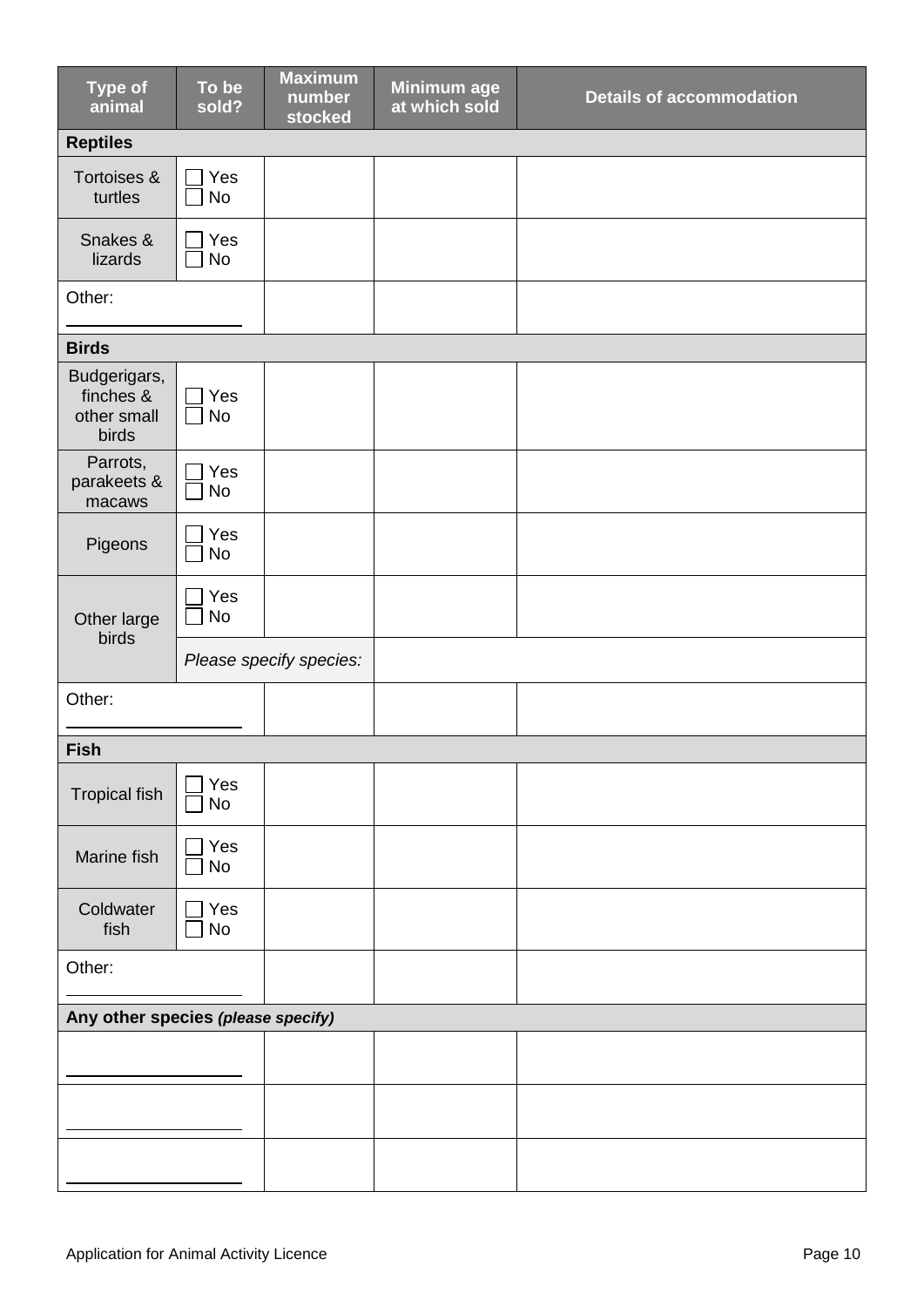## **Schedule 2: Providing or arranging for provision of accommodation for cats or dogs in the course of a business**

Please indicate the type(s) of accommodation intended to be provided by the business:

Boarding for cats Boarding in kennels for dogs Home boarding for dogs  $\Box$  Day care for dogs

Please specify the maximum number of animals that you propose to offer accommodation for: *(prior to completing the following section, please see the statutory conditions relating to accommodation of animals from multiple households and minimum enclosure sizes, conditions, etc)*

|             | Daytime Only<br>(if you are planning to have any overnight boarding, all animals<br>should be included in the 'Daytime and Overnight' column) | <b>Daytime and Overnight</b> |
|-------------|-----------------------------------------------------------------------------------------------------------------------------------------------|------------------------------|
| <b>Dogs</b> |                                                                                                                                               |                              |
| Cats        |                                                                                                                                               |                              |

Describe the enclosures to be used for accommodating animals in the course of the business. Please ensure that you include the size and details of the construction materials used. Where enclosures include runs or open areas which may be accessed by animals, please describe these, including details of how the animals will gain access to the enclosures from their accommodation.Continue on a blank page if necessary.



### **(Home boarders only):**

How many rooms in the premises may be utilised as designated rooms, to be accessed only by a single dog? *Designated rooms must include: a secure window to the outside that can be opened and closed as necessary; a clean, comfortable and warm area for rest and sleep; the capability for access to the room by other dogs to be restricted; sufficient space for the dog to sit and stand at full height, stretch, wag its tail and walk around without touching the sides, with a clear floor area of at least twice that required for the dog to lay out flat. (Dogs from a single household may be kept together in a suitably-sized designated room with the written consent of their owner)* **Ground floor Other floors**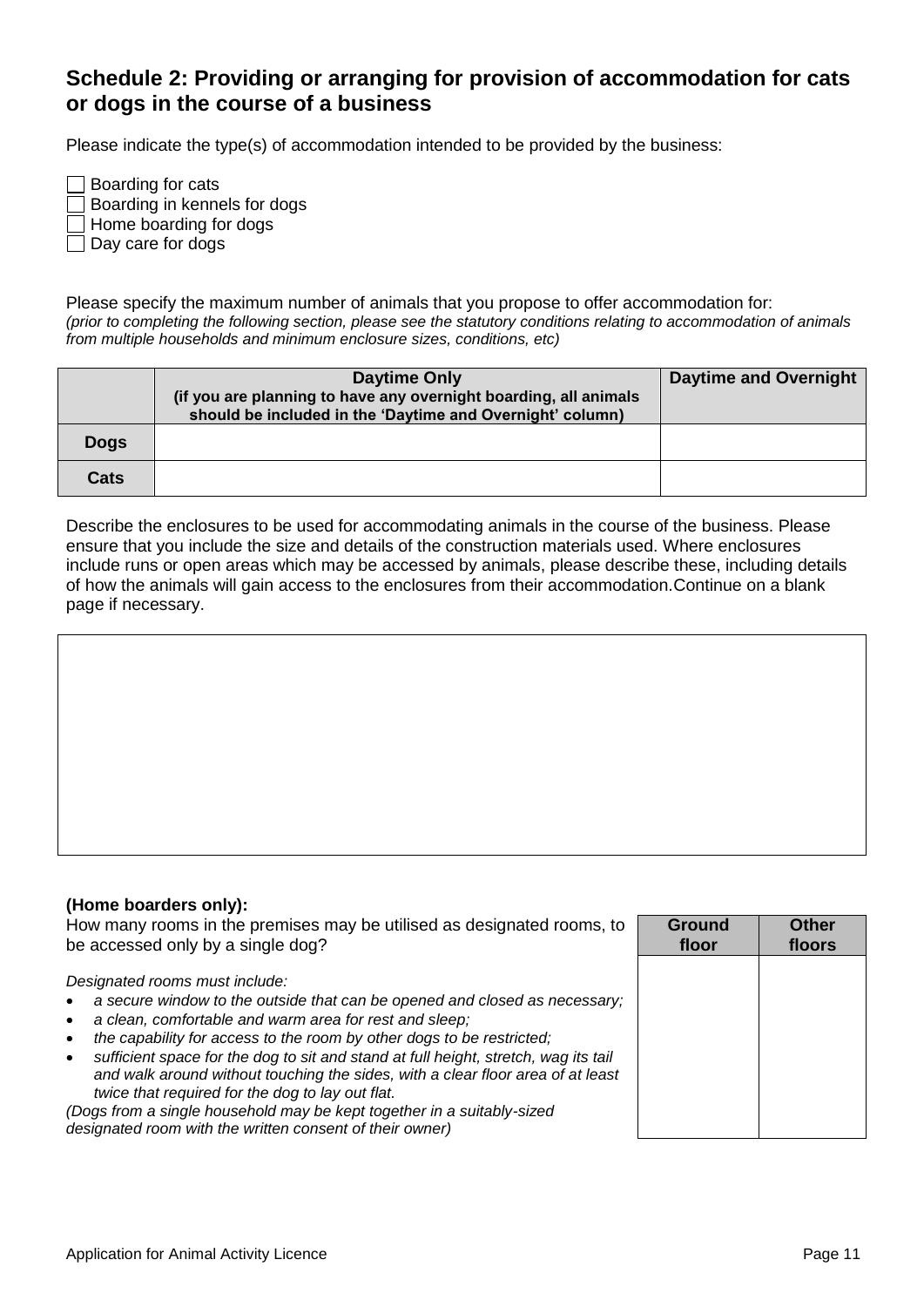## **Schedule 3: Hiring out horses in the course of a business**

| How many horses do you intend to keep, if a licence is granted?                                                                                    | Riding                                                                                                                                                                                      | Instruction<br>in riding |  |
|----------------------------------------------------------------------------------------------------------------------------------------------------|---------------------------------------------------------------------------------------------------------------------------------------------------------------------------------------------|--------------------------|--|
| See note 2.                                                                                                                                        |                                                                                                                                                                                             |                          |  |
| <b>Renewals and variations only</b><br>Is this:                                                                                                    | The same number as permitted by my/our current licence<br>An increase from the number permitted by my/our current licence<br>A decrease from the number permitted by my/our current licence |                          |  |
| If the riding establishment<br>will operate only for part of<br>the year, please state the<br>period(s) during which it is<br>intended to operate: |                                                                                                                                                                                             |                          |  |

| Please give the details of relevant qualification(s) held by the person applying for this licence:   |                                                                                                                                                                                                                                                                                                                                                                        |  |  |  |  |  |
|------------------------------------------------------------------------------------------------------|------------------------------------------------------------------------------------------------------------------------------------------------------------------------------------------------------------------------------------------------------------------------------------------------------------------------------------------------------------------------|--|--|--|--|--|
| Qualifications held:                                                                                 | Instructor's Certificate of the British Horse Society<br>Intermediate Instructor's Certificate of the British Horse Society<br>Assistant Instructor's Certificate of the British Horse Society<br>Fellowship of the British Horse Society<br>Fellowship of the Institute of the Horse<br>None of the above (please summarise experience in management of horses below) |  |  |  |  |  |
| Relevant<br>experience:                                                                              |                                                                                                                                                                                                                                                                                                                                                                        |  |  |  |  |  |
| Please detail any qualifications held by other applicants or staff members employed at the premises: |                                                                                                                                                                                                                                                                                                                                                                        |  |  |  |  |  |
|                                                                                                      |                                                                                                                                                                                                                                                                                                                                                                        |  |  |  |  |  |
|                                                                                                      |                                                                                                                                                                                                                                                                                                                                                                        |  |  |  |  |  |
|                                                                                                      |                                                                                                                                                                                                                                                                                                                                                                        |  |  |  |  |  |

In the case of any horses maintained at grass, what steps do you intend to take to secure that, while so maintained, adequate pasture, shelter and water will be available, and supplementary feeds will be provided as and when required?

If not detailed above, please describe the accommodation / storage provided for forage, bedding, stable equipment and saddlery?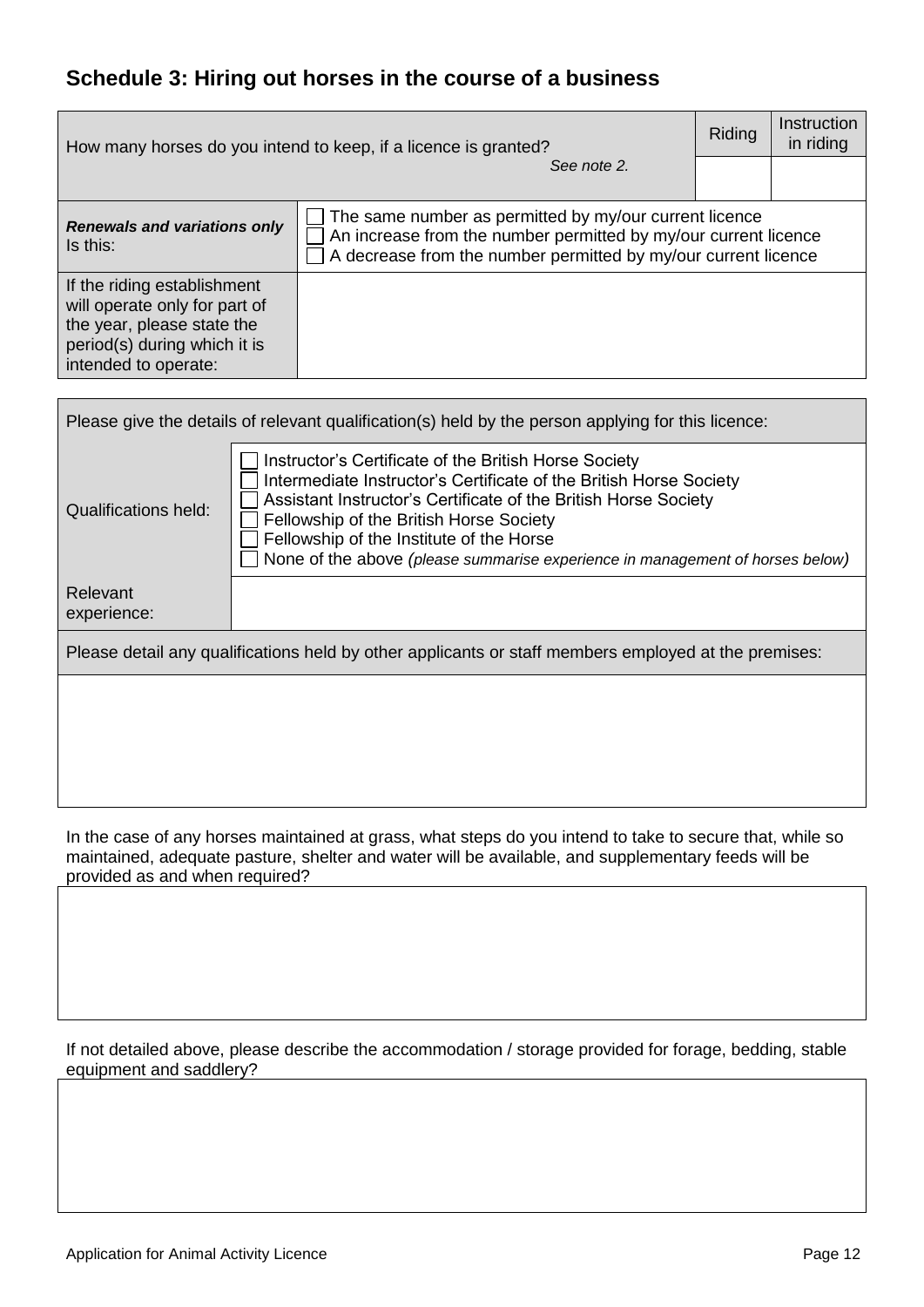| Please give the details of any horse which is [proposed to be] kept at the premises. Please continue on an additional page where necessary. | people who ride<br>this horse<br>Age range of                                           |  |  |  |  |  |  |  |  |
|---------------------------------------------------------------------------------------------------------------------------------------------|-----------------------------------------------------------------------------------------|--|--|--|--|--|--|--|--|
|                                                                                                                                             | <b>Purpose for which kept</b><br>e.g. riding instruction,<br>let out on hire for riding |  |  |  |  |  |  |  |  |
|                                                                                                                                             | Description, including<br>size                                                          |  |  |  |  |  |  |  |  |
|                                                                                                                                             | Passport no.                                                                            |  |  |  |  |  |  |  |  |
|                                                                                                                                             | Age<br>in years                                                                         |  |  |  |  |  |  |  |  |
|                                                                                                                                             | $rac{6}{N}$                                                                             |  |  |  |  |  |  |  |  |
| Detais of horses to be kept at the premises                                                                                                 | Name of horse                                                                           |  |  |  |  |  |  |  |  |
|                                                                                                                                             | <b>Application for Animal Activity Licence</b><br>Page 13                               |  |  |  |  |  |  |  |  |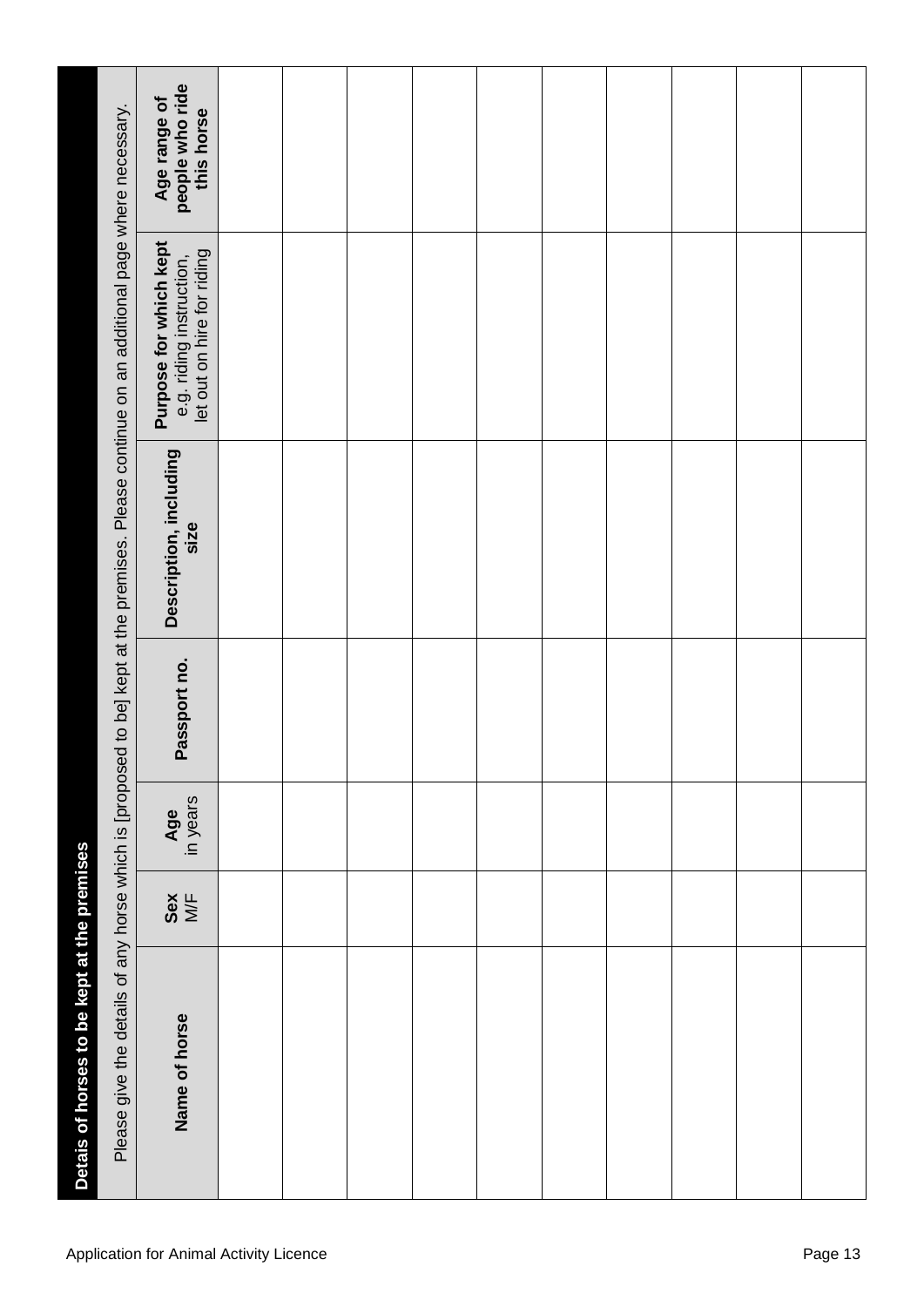## **Schedule 4: Breeding 3 or more litters of puppies in any 12-month period; and/or breeding dogs and advertising a business of selling dogs**

If dogs bred by the applicant will not be sold directly to members of the public, please describe the arrangements by which dogs bred at this establishment will be sold: *See note 3*

Please give details of all dogs currently kept by the applicant(s) or otherwise kept at these premises which will be used for breeding purposes. Continue on a blank page if necessary.

| <b>Bitches</b><br>ı |               |              |                          |                               |
|---------------------|---------------|--------------|--------------------------|-------------------------------|
| <b>Name</b>         | Date of birth | <b>Breed</b> | <b>Microchip details</b> | No. of litters<br>in lifetime |
|                     |               |              |                          |                               |
|                     |               |              |                          |                               |
|                     |               |              |                          |                               |
|                     |               |              |                          |                               |
|                     |               |              |                          |                               |
|                     |               |              |                          |                               |
|                     |               |              |                          |                               |
|                     |               |              |                          |                               |

| Stud dogs   |               |              |                          |  |  |  |  |
|-------------|---------------|--------------|--------------------------|--|--|--|--|
| <b>Name</b> | Date of birth | <b>Breed</b> | <b>Microchip details</b> |  |  |  |  |
|             |               |              |                          |  |  |  |  |
|             |               |              |                          |  |  |  |  |
|             |               |              |                          |  |  |  |  |
|             |               |              |                          |  |  |  |  |
|             |               |              |                          |  |  |  |  |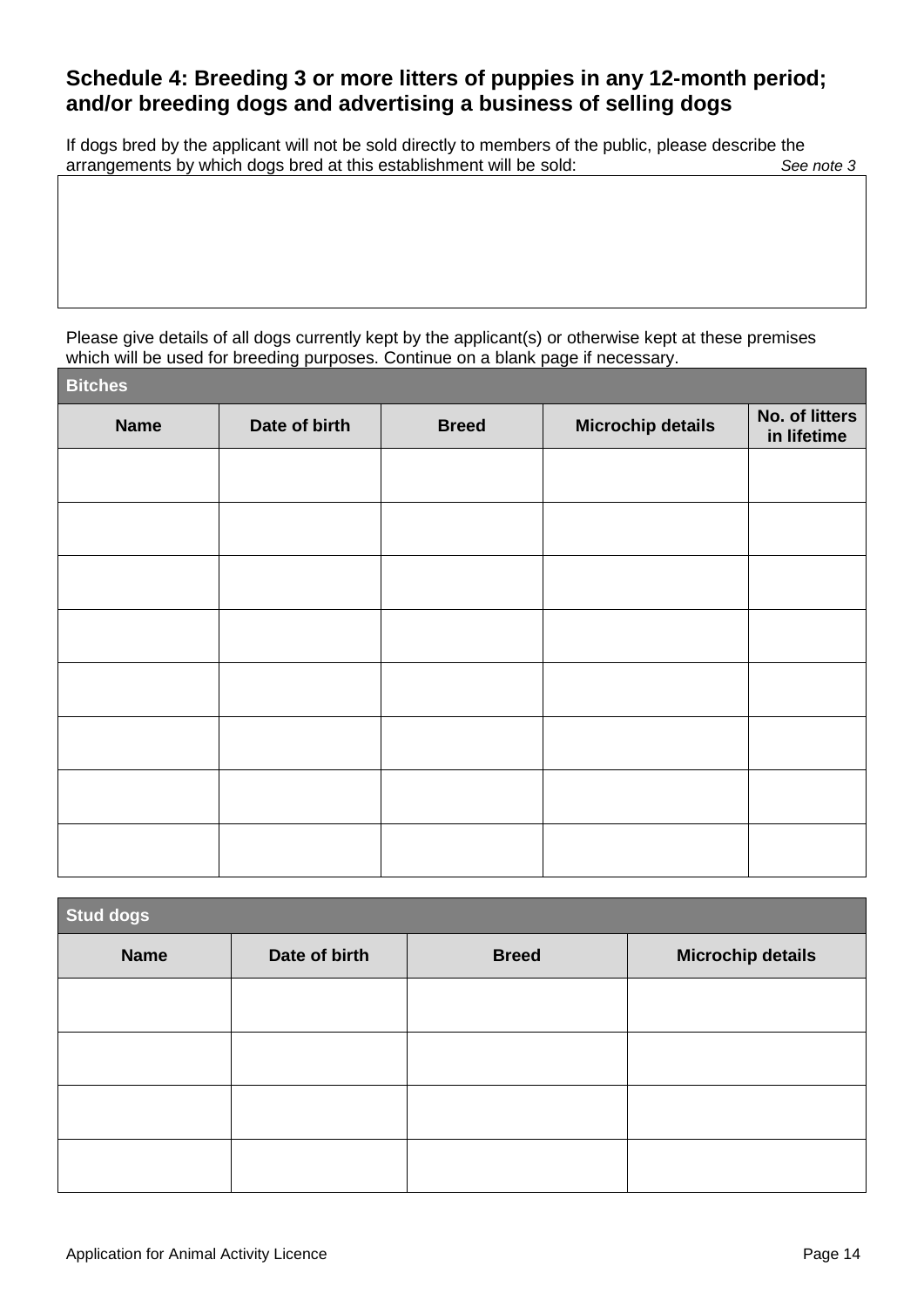## **Schedule 5: Keeping or training animals for exhibition in the course of a business for educational or entertainment purposes**

Please give details of all animals intended to be kept by the applicant(s) for the above-mentioned purposes. Continue on a blank page if necessary.

| <b>Name</b> | <b>Species / Breed</b> | Age | <b>Sex</b><br>M/F | <b>Purpose / Exhibition type</b> |
|-------------|------------------------|-----|-------------------|----------------------------------|
|             |                        |     |                   |                                  |
|             |                        |     |                   |                                  |
|             |                        |     |                   |                                  |
|             |                        |     |                   |                                  |
|             |                        |     |                   |                                  |
|             |                        |     |                   |                                  |
|             |                        |     |                   |                                  |
|             |                        |     |                   |                                  |
|             |                        |     |                   |                                  |
|             |                        |     |                   |                                  |

Describe briefly the general nature of the performance or performances in which the animals are to be exhibited, or for which they are to be trained. The description must be sufficient to give a general idea of what is done by the animals taking part in the performance but need not give details which would divulge any professional secret.

Please ensure you mention the approximate duration of the performance, the number of times for which it is usually to be given in one day, the number of animals of each kind taking part in the performance and any apparatus used for the purpose of the performance